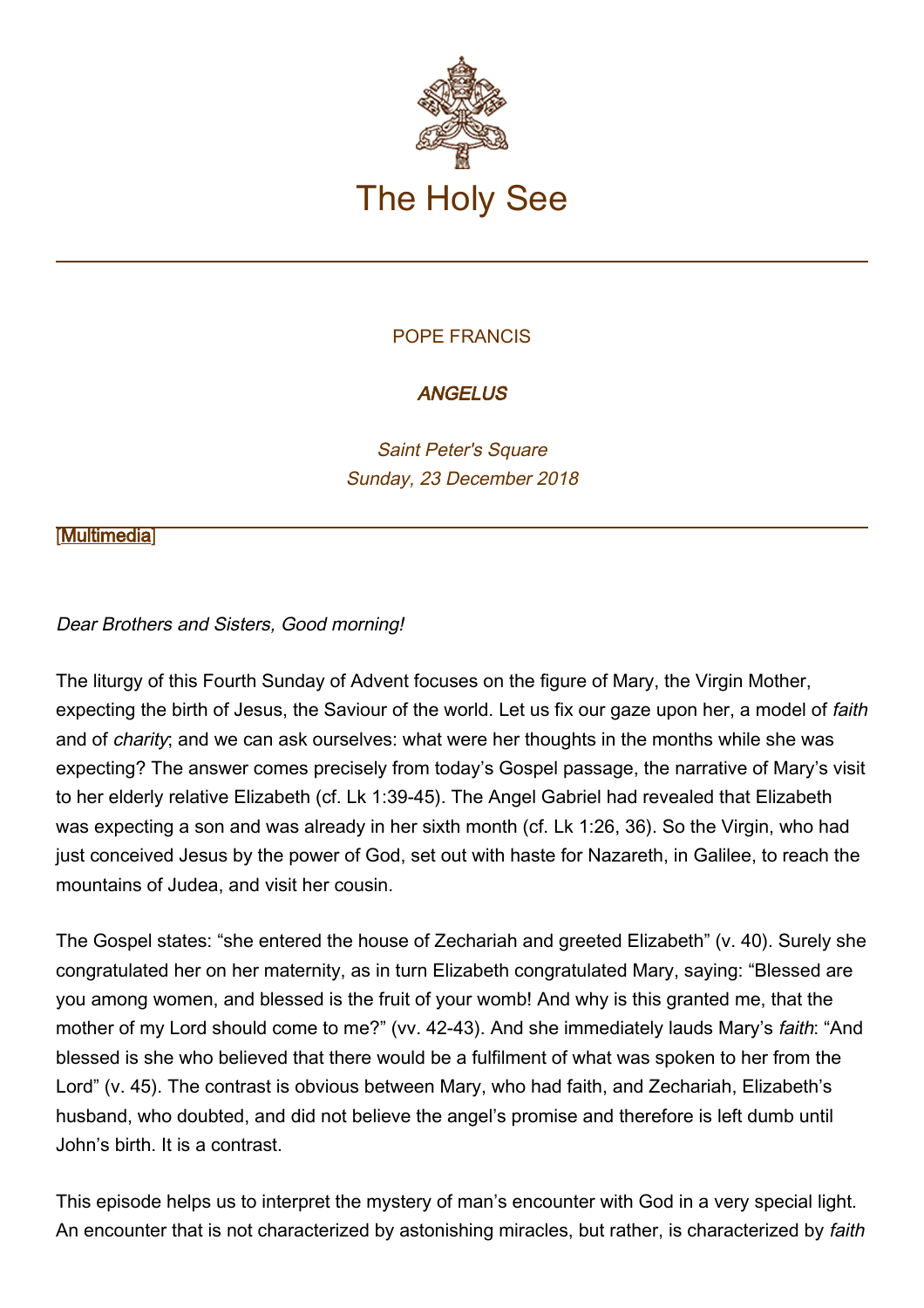and charity. Indeed, Mary is blessed because she believed: the encounter with God is the fruit of faith. Zechariah, however, who doubted and did not believe, was left deaf and dumb. To grow in faith during the long silence: without faith one remains inevitably deaf to the consoling voice of God; and incapable of speaking words of consolation and hope to our brothers and sisters. We see it every day: when people who have no faith, or who have very little faith, have to approach a person who is suffering, they speak words suited to the occasion, but they do not manage to touch the heart because they have no strength. They have no strength because they have no faith, and if they have no faith they do not find the words that can touch others' hearts. Faith, in its turn, is nourished by *charity*. The Evangelist recounts that "Mary arose and went with haste" (v. 39) to Elizabeth: with haste, not with distress, not anxiously, but with haste, in peace. "She arose": a gesture full of concern. She could have stayed at home to prepare for the birth of her son, but instead she takes care of others before herself, showing through her deeds that she is already a disciple of that Lord whom she carries in her womb. The event of Jesus' birth began in this way, with a simple gesture of charity; after all, authentic charity is always the fruit of God's love.

The Gospel passage about Mary's visit to Elizabeth, which we heard at Mass today, prepares us to experience Christmas properly, by communicating to us the dynamism of faith and charity. This dynamism is the work of the Holy Spirit: the Spirit of Love who made Mary's virginal womb fruitful and who spurred her to hasten to the service of her elderly relative. A dynamism full of joy, as seen in the encounter between the two mothers, which is entirely a hymn of joyful exultation in the Lord, who does great things with the little ones who trust in him.

May the Virgin Mary obtain for us the grace to experience an 'extroverted' Christmas, but not a scattered one: extroverted. May our 'I' not be at the centre, but rather the 'You' of Jesus and the 'you' of brothers and sisters, especially of those who need a hand. Then we will leave room for the Love that, even today, seeks to become flesh and to come to dwell in our midst.

## After the Angelus, the Holy Father added:

Dear brothers and sisters, at this moment my thoughts go to the peoples of Indonesia, struck by violent natural disasters, which have caused serious losses of human life, many displaced and homeless people and enormous material damage. I invite everyone to join me in prayer for the victims and their loved ones. I am spiritually close to those who have been displaced and all the people afflicted, imploring God for relief in their suffering. I launch an appeal that these brothers and sisters not lack our solidarity and the support of the international community.

Let us pray together ... Hail Mary....

I greet all of you, faithful of Rome and pilgrims from Italy and from other countries. The day after tomorrow will be Christmas and my thoughts turn particularly to families, who are reuniting in these